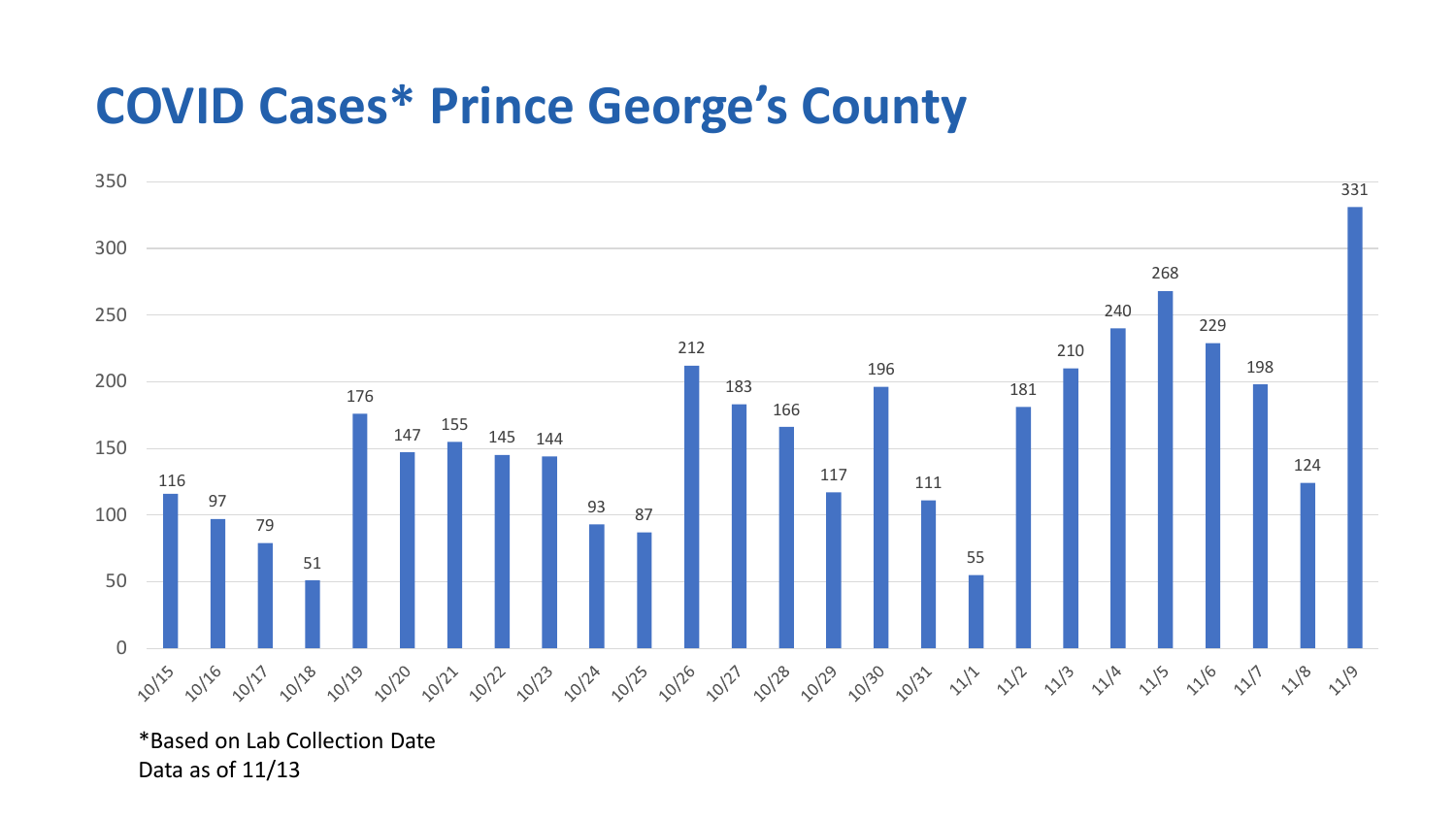## **COVID Average Daily Case Rate\* (last 14 days)**

**Prince George's County Average New Cases per 100,000 population**



\*Based on Lab Collection Date Data as of 11/13